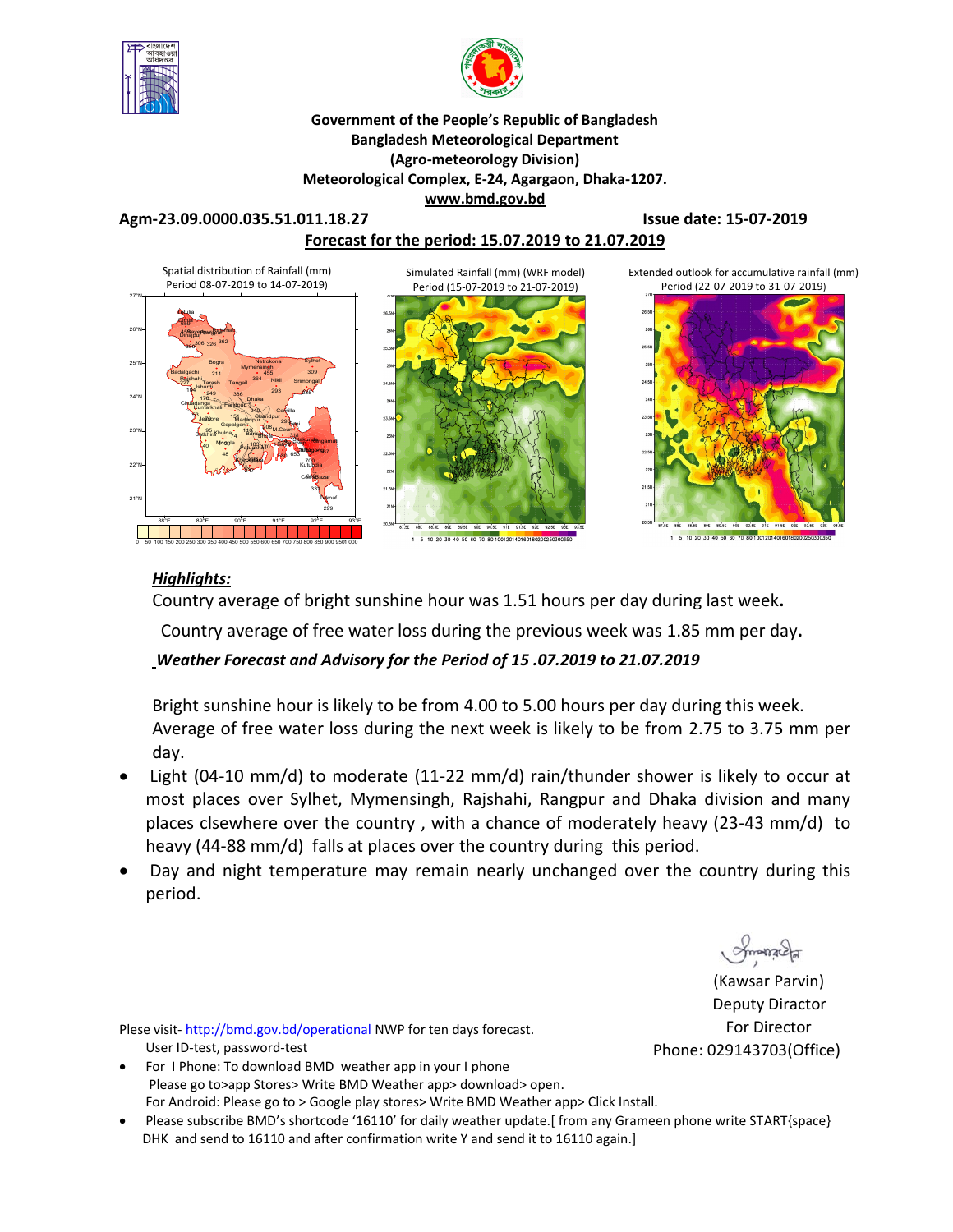| Short Weather description Period: 08.07.2019 to 14.07.2019 |  |
|------------------------------------------------------------|--|
| Maximum And Minimum Temperature (Range and Extreme)        |  |

| <b>Divisions</b>  | <b>Maximum temperature</b><br>range in <sup>o</sup> C |                          | <b>Highest maximum</b><br>temperature in <sup>o</sup> C |  |                                |      |  | Minimum temperature<br>Range in <sup>"</sup> C |   | Lowest minimum<br>temperature in <sup>o</sup> C |    |                           |                                  |  |
|-------------------|-------------------------------------------------------|--------------------------|---------------------------------------------------------|--|--------------------------------|------|--|------------------------------------------------|---|-------------------------------------------------|----|---------------------------|----------------------------------|--|
| <b>Dhaka</b>      | 27.0                                                  | $\overline{\phantom{0}}$ | 34.2                                                    |  | <sup>°</sup> C Dhaka           | 34.2 |  | $^{\circ}$ C 22.5                              | ٠ | 28.2                                            |    | <sup>o</sup> C Tangail    | 22.5 $\degree$ C                 |  |
| <b>Mymensingh</b> | 27.5                                                  |                          | 34.0                                                    |  | <sup>o</sup> C Mymensingh      | 34.0 |  | $^{\circ}$ C 23.8                              |   | 27.3                                            |    | $\overline{C}$ Mymensingh | 23.8 $^{\circ}$ C                |  |
| Chattogram        | 25.0                                                  |                          | 32.6                                                    |  | <sup>o</sup> C Chandpur        | 32.6 |  | °C 23.0                                        |   | 27.1                                            | °c | Rangamati                 | $23.0\degree$ C                  |  |
| Sylhet            | 27.0                                                  |                          | 31.6                                                    |  | $\sqrt[\text{C}]{c}$ Srimongal | 31.6 |  | $^{\circ}$ C 23.8                              |   | 26.4                                            |    | <sup>o</sup> C Srimongal  | 23.8 $^{\circ}$ C                |  |
| Rajshahi          | 30.0                                                  |                          | 35.0                                                    |  | <sup>o</sup> C Ishurdi         | 35.0 |  | $^{\circ}$ C 24.3                              |   | 28.6                                            | °c | Badalgachhi               | $\overline{24.3}$ <sup>o</sup> C |  |
| Rangpur           | 26.2                                                  |                          | 33.1                                                    |  | <sup>o</sup> C Dinajpur        | 33.1 |  | $^{\circ}$ C 23.7                              |   | 26.4                                            | °c | Tetulia                   | 23.7 °C                          |  |
| Khulna            | 31.0                                                  |                          | 37.0                                                    |  | <sup>o</sup> C Jashore         | 37.0 |  | $^{\circ}$ C 23.8                              |   | 28.7                                            | °c | Mongla                    | $\overline{23.8}$ <sup>o</sup> C |  |
| <b>Barishal</b>   | 29.0                                                  |                          | 34.5                                                    |  | <sup>o</sup> C Patuakhali      | 34.5 |  | $^{\circ}$ C 22.8                              |   | 27.6                                            | °c | <b>Bhola</b>              | $22.8\degree$ C                  |  |

*Rainfall analysis* and *average temperature:-*

| Name of the<br><b>Divisions</b> | Name of the<br><b>Stations</b> | <b>Total</b><br>Rainfall<br>in (mm) | Rainfall<br>in (mm) | Normal Deviation<br>in% | <b>Total</b><br>Rainy<br>days | Average<br>Max<br>in% | Average<br>Min<br><b>Humidity Humidity</b><br>in% | Average<br>Max.<br>temp in ℃ | Average<br>Normal<br>Max.<br>temp in<br>℃ | Average<br>Min.<br>temp in °<br>C | Average<br>Normal<br>Min.<br>temp in<br>°C |
|---------------------------------|--------------------------------|-------------------------------------|---------------------|-------------------------|-------------------------------|-----------------------|---------------------------------------------------|------------------------------|-------------------------------------------|-----------------------------------|--------------------------------------------|
| Dhaka                           | Draka                          | 240                                 | 102                 | 135                     | 07                            | 096                   | 78                                                | 31.8                         | 31.6                                      | 26.3                              | 26.3                                       |
|                                 | Faridpur                       | 151                                 | 83                  | 82                      | 07                            | 097                   | 75                                                | 33.0                         | 31.5                                      | 25.6                              | 25.9                                       |
|                                 | Madaripur                      | 110                                 | 96                  | 15                      | 04                            | 096                   | 070                                               | 31.8                         | 31.9                                      | 26.0                              | 25.8                                       |
|                                 | Nki                            | 293                                 | $\star\star$        | $***$                   | 07                            | $\overline{\ast}$     | $\star\star$                                      | $\star\star$                 | $\star$                                   | **                                |                                            |
|                                 | Tangail                        | 386                                 | 80                  | 383                     | 07                            | **                    | **                                                | $\star\star$                 | 31.6                                      | $\star\star$                      | 26.0                                       |
|                                 | Gopalgonj                      | 074                                 | ¥                   | $***$                   | 04                            | 095                   | 075                                               | 324                          |                                           | 026                               | $\star$                                    |
| Mymensingh                      | Mymensingh                     | 364                                 | 107                 | 240                     | 07                            | 096                   | 084                                               | 31.2                         | 30.7                                      | 25.6                              | 26.0                                       |
|                                 | Netrokona                      | 455                                 | $\star$             | $***$                   | 07                            | 097                   | 086                                               | 29.7                         |                                           | 24.8                              |                                            |
| Chattogram                      | Chattogram                     | 700                                 | 174                 | 302                     | 07                            | $\star$               | $\star\star$                                      | 029                          | 31.1                                      | 025                               | 25.2                                       |
|                                 | Sitakunda                      | 1053                                | 179                 | 488                     | 07                            | 099                   | 088                                               | 029                          | 30.5                                      | 025                               | 25.3                                       |
|                                 | Rangamati                      | 667                                 | 144                 | 363                     | 07                            | 100                   | 90                                                | 27.5                         | 31.1                                      | 24.4                              | 24.9                                       |
|                                 | Cox'sBazar                     | 331                                 | 242                 | 37                      | 07                            | 097                   | 89                                                | 30.7                         | 30.6                                      | 25.5                              | 25.2                                       |
|                                 | Teknaf                         | 299                                 | 236                 | 27                      | 06                            | <b>**</b>             | $*$                                               | $**$                         | 30.0                                      | $\star\star$                      | 25.1                                       |
|                                 | Hatiya                         | 580                                 | 189                 | 207                     | 07                            | $\star\star$          | **                                                | $\star\star$                 | 29.9                                      | **                                | 25.4                                       |
|                                 | Sandwip                        | 653                                 | 238                 | 174                     | 07                            | 100                   | 092                                               | 029                          | 30.2                                      | 025                               | 25.4                                       |
|                                 | Kutubdia                       | 610                                 | 170                 | 259                     | 06                            | 枺                     | $\star\star$                                      | 枺                            | 30.2                                      | $\star\star$                      | 25.4                                       |
|                                 | Feni                           | 311                                 | 161                 | 93                      | 07                            | 099                   | 89                                                | 28.3                         | 30.4                                      | 25.0                              | 25.2                                       |
|                                 | MCourt                         | 244                                 | 158                 | 54                      | 07                            | $\overline{\ast}$     | $\star\star$                                      | $\star\star$                 | 30.8                                      | $\star$                           | 25.8                                       |
|                                 | Chandpur                       | 208                                 | 102                 | 104                     | 07                            | 098                   | 85                                                | 30.6                         | 31.5                                      | 25.8                              | 25.9                                       |
|                                 | Cumilla                        | 296                                 | 117                 | 153                     | 07                            | 097                   | 087                                               | 29.0                         | 31.0                                      | 25.4                              | 25.4                                       |
| <b>Sylhet</b>                   | Sylhet                         | 309                                 | 167                 | 85                      | 07                            | 099                   | 092                                               | 029                          | 31.3                                      | 025                               | 25.2                                       |
|                                 | Srimongal                      | 235                                 | 78                  | 201                     | 07                            | ¥                     | ¥                                                 | 29.6                         | 321                                       | $\overline{025}$                  | 25.1                                       |
| <b>Rajshahi</b>                 | Rajshahi                       | 104                                 | 78                  | 33                      | 06                            | 099                   | 70                                                | 33.8                         | 323                                       | 25.9                              | 25.9                                       |
|                                 | Bogura                         | 211                                 | 95                  | 122                     | 07                            | 097                   | 69                                                | 31.5                         | 31.9                                      | 25.8                              | 26.2                                       |
|                                 | Ishurdi                        | 178                                 | 76                  | 134                     | 07                            | 097                   | 068                                               | 33.7                         | 321                                       | 25.9                              | 25.5                                       |
|                                 | Badalgachi                     | 227                                 | $\star\star$        | $***$                   | 06                            | 100                   | 073                                               | 31.8                         | $\star\star$                              | 25.6                              | $\overline{\mathbf{r}}$                    |
|                                 | Tarash                         | 249                                 | $*$                 | $***$                   | 07                            | 097                   | 067                                               | 32.4                         | $\star\star$                              | 26.5                              |                                            |
| <b>Rangpur</b>                  | Rangpur                        | 326                                 | 130                 | 151                     | 07                            | 097                   | 89                                                | 30.9                         | 31.3                                      | 25.7                              | 25.9                                       |
|                                 | Dinajpur                       | 389                                 | 125                 | 211                     | 06                            | 097                   | 81                                                | 30.6                         | 31.6                                      | 25.7                              | 25.5                                       |
|                                 | Sayedpur                       | 306                                 | $\star\star$        | $***$                   | 07                            | 096                   | 082                                               | 30.7                         | $\star$                                   | 026                               | $\left( \frac{1}{2} \right)$               |
|                                 | Rajarhat                       | 362                                 | $\star\star$        | ***                     | 07                            | **                    | **                                                | $\star\star$                 | $\star\star$                              | **                                | $\star\star$                               |
|                                 | Tetulia                        | 659                                 | $\star\star$        | ***                     | 07                            | **                    | $\star\star$                                      | $\star\star$                 | $\star$                                   | $\star\star$                      | $\star$                                    |
|                                 | Dinta                          | 459                                 | $**$                | $***$                   | 07                            | 097                   | 087                                               | 29.0                         | $\star\star$                              | 025                               |                                            |
| Khulna                          | Khulna                         | 112                                 | 91                  | 23                      | 03                            | 092                   | 062                                               | 33.4                         | 320                                       | 27.3                              | 26.2                                       |
|                                 | Monda                          | 048                                 | $\star\star$        | $***$                   | 05                            | 096                   | 076                                               | $\alpha$ 33                  | **                                        | 027                               |                                            |
|                                 | Jashore                        | 095                                 | 77                  | 23                      | 05                            | 093                   | 066                                               | 34.1                         | 325                                       | 27.2                              | 26.0                                       |
|                                 | Chuadanga                      | 053                                 | 89                  | $-40$                   | 04                            | 096                   | 70                                                | 34.2                         | 328                                       | 26.2                              | 26.2                                       |
|                                 | Satkhira                       | 040                                 | 76                  | $-47$                   | 03                            | 097                   | 057                                               | 34.5                         | 323                                       | 27.8                              | 26.3                                       |
|                                 | Kumarkhali                     | $\overline{070}$                    |                     | ***                     | 06                            |                       | $\overline{\ast}$                                 |                              |                                           |                                   |                                            |
| <b>Barishal</b>                 | <b>Barisal</b>                 | 183                                 | 96                  | 91                      | 07                            | 098                   | 83                                                | 31.1                         | 31.2                                      | 26.0                              | 25.6                                       |
|                                 | <b>Bhola</b>                   | 170                                 | 102                 | 67                      | 07                            |                       |                                                   |                              | 30.8                                      |                                   | 25.7                                       |
|                                 | <b>Patuakhali</b>              | 293                                 | 105                 | 179                     | 06                            | 099                   | 088                                               | 030                          | 31.1                                      | 025                               | 25.9                                       |
|                                 | Khepupara                      | 247                                 | 138                 | 79                      | 07                            | 097                   | 87                                                | 30.4                         | 30.7                                      | 26.1                              | 26.0                                       |

Analyses contained in this bulletin are based on preliminary \* un-checked data. \*\* Data not received. \*\*\* Data not available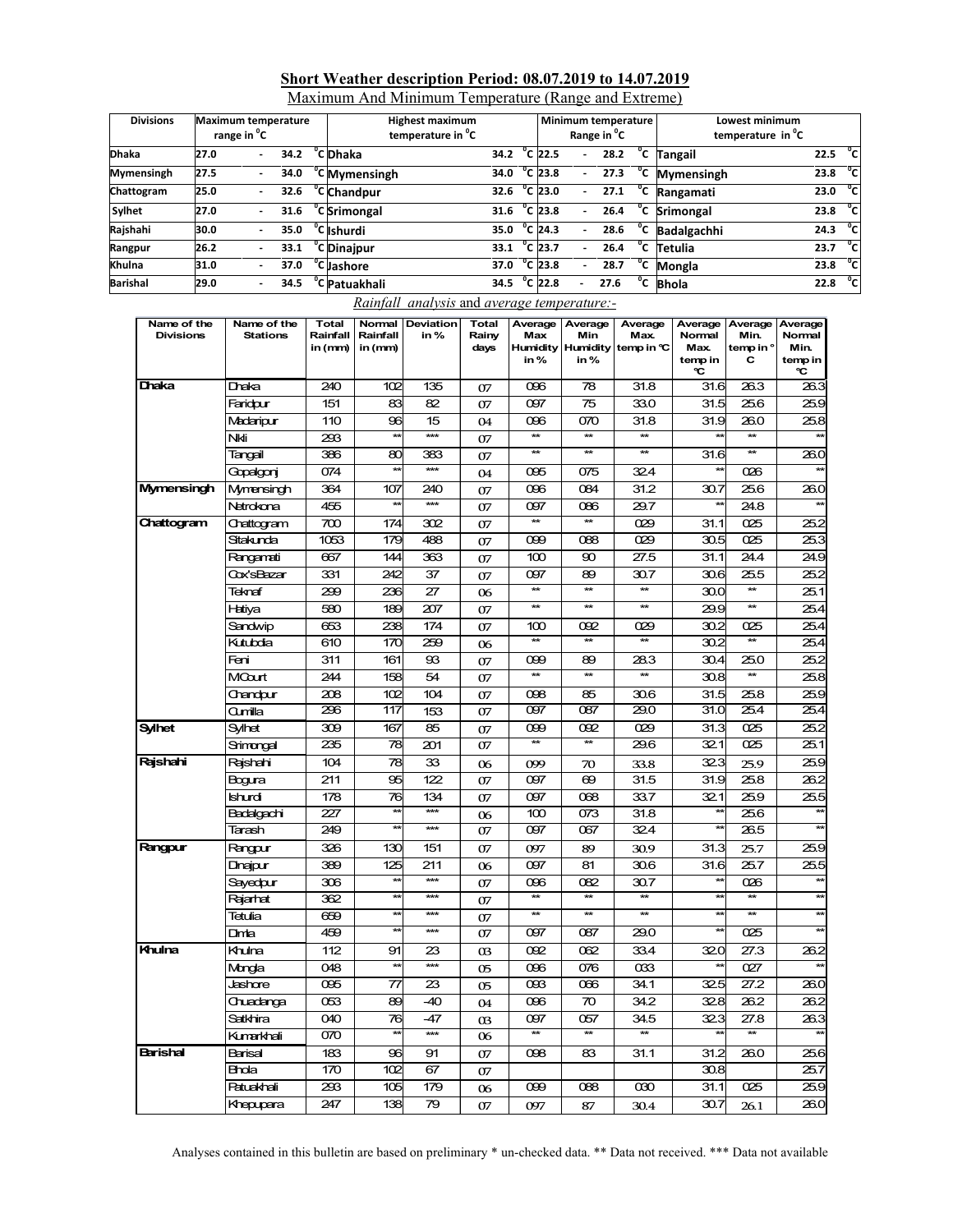

Spatial distribution of Rainfall (mm), Period (08-07-2019 to 14-07-2019)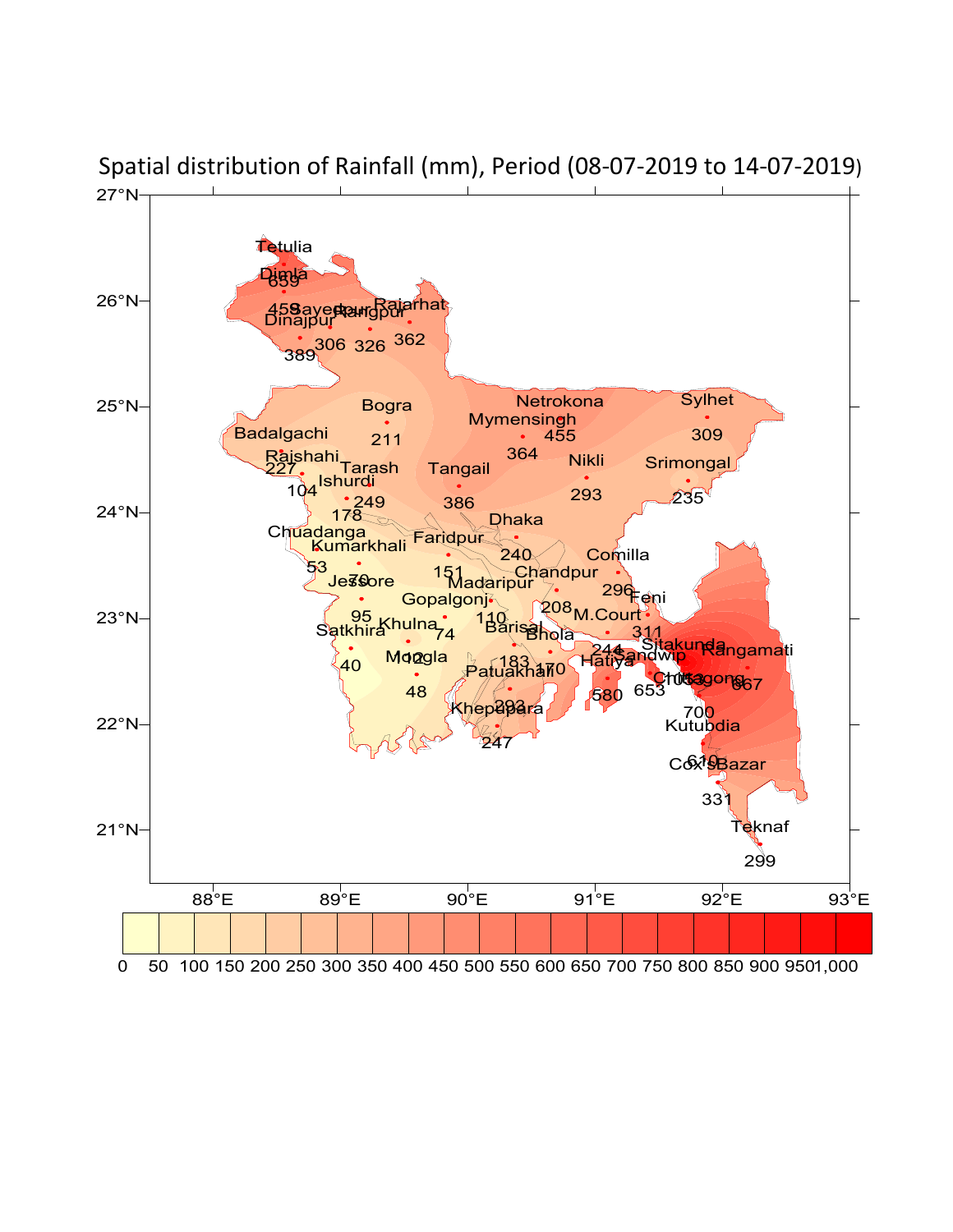## গণপ্রজাতন্ত্রী বাংলাদেশ সরকার বাংলাদেশ আবহাওয়া অধিদপ্তর কৃষি আবহাওয়া মহাশাখা আবহাওয়া ভবন, ই-২৪, আগারগাঁও, ঢাকা-১২০৭। www.bmd.gov.bd

এজিএম-২৩.০৯.০০০০.০৩৫.৫১.০১১.১৮.২৭

Spatial distribution of Rainfall (mm)

.<br>Period 08-07-2019 to 14-07-2019)

তারিখ: ১৫-০৭-২০১৯ খিঃ

# পর্বাভাসের সময়কাল: ২২-০৭-২০১৯ থেকে ৩১-০৭-২০১৯

Simulated Rainfall (mm) (WRF model) Period (15-07-2019 to 21-07-2019)

i,5€ 91E 91,5E 92E 92,5E

1 5 10 20 30 40 50 60 70 80 10012014016018020

Extended outlook for accumulative rainfall (mm) Period (22-07-2019 to 31-07-2019)



1 5 10 20 30 40 50 60 70 80 100120140160180200

### প্ৰধান বৈশিষ্ট্য সমূহঃ-

 $25^\circ$ 

 $23'$ 

 $22^{\circ}$ 

 $21^{\circ}$ 

গত সপ্তাহে দেশের দৈনিক উজ্জল সর্যকিরণ কালের গড় ১.৫১ ঘন্টা ছিল । গত সপ্তাহে দেশের দৈনিক বাষ্পীভবনের গড় ১.৮৫ মিঃ মিঃ ছিল।

## আবহাওয়ার পূর্বাভাসঃ ২২-০৭-২০১৯ থেকে ৩১-০৭-২০১৯ খ্রিঃ পর্যন্ত।

এ সপ্তাহে দৈনিক উজ্জল সূর্য কিরণ কাল ৪.০০ থেকে ৫.০০ ঘন্টার মধ্যে থাকতে পারে ।

আগামী সপ্তাহের বাম্পীভবনের দৈনিক গড় ২.৭৫ মিঃ মিঃ থেকে ৩.৭৫ মিঃ মিঃ থাকতে পারে।

- এ সময়ে সিলেট, ময়মনসিংহ, রাজশাহী, রংপুর ও ঢাকা বিভাগের অধিকাংশ স্থানে এবং দেশের অন্যত্র অনেক স্থানে হাঙ্কা (০৪-১০ মি. মি./প্রতিদিন) থেকে মাঝারি ধরণের (১১-২২ মি. মি./প্রতিদিন) বৃষ্টি/বজ্রবৃষ্টি হতে পারে, সেই সাথে দেশের কোথাও কোথাও মাঝারি ধরণের ভারী (২৩-৪৩ মি. মি./প্রতিদিন) হতে ভারী (৪৪-৮৮ মি. মি./প্রতিদিন) বর্ষণ হতে পারে।
- এ সময়ে দিন ও রাতের তাপমাত্রা প্রায় অপরিবর্তিত থাকতে পারে।

Plese visit-http://bmd.gov.bd/operational NWP for ten days forecast. User ID-test, password-test

- For I Phone: To download BMD weather app in your I phone Please go to>app Stores> Write BMD Weather app> download> open. For Android: Please go to > Google play stores> Write BMD Weather app> Click Install.
- Please subscribe BMD's shortcode '16110' for daily weather update. [ from any Grameen phone write START{space} DHK and send to 16110 and after confirmation write Y and send it to 16110 again. ]

(কাওসার পারভীন) উপপরিচালক পরিচালকের পক্ষে টেলিফোন: ০২৯১৪৩৭০৩ (অফিস)

ofmonacla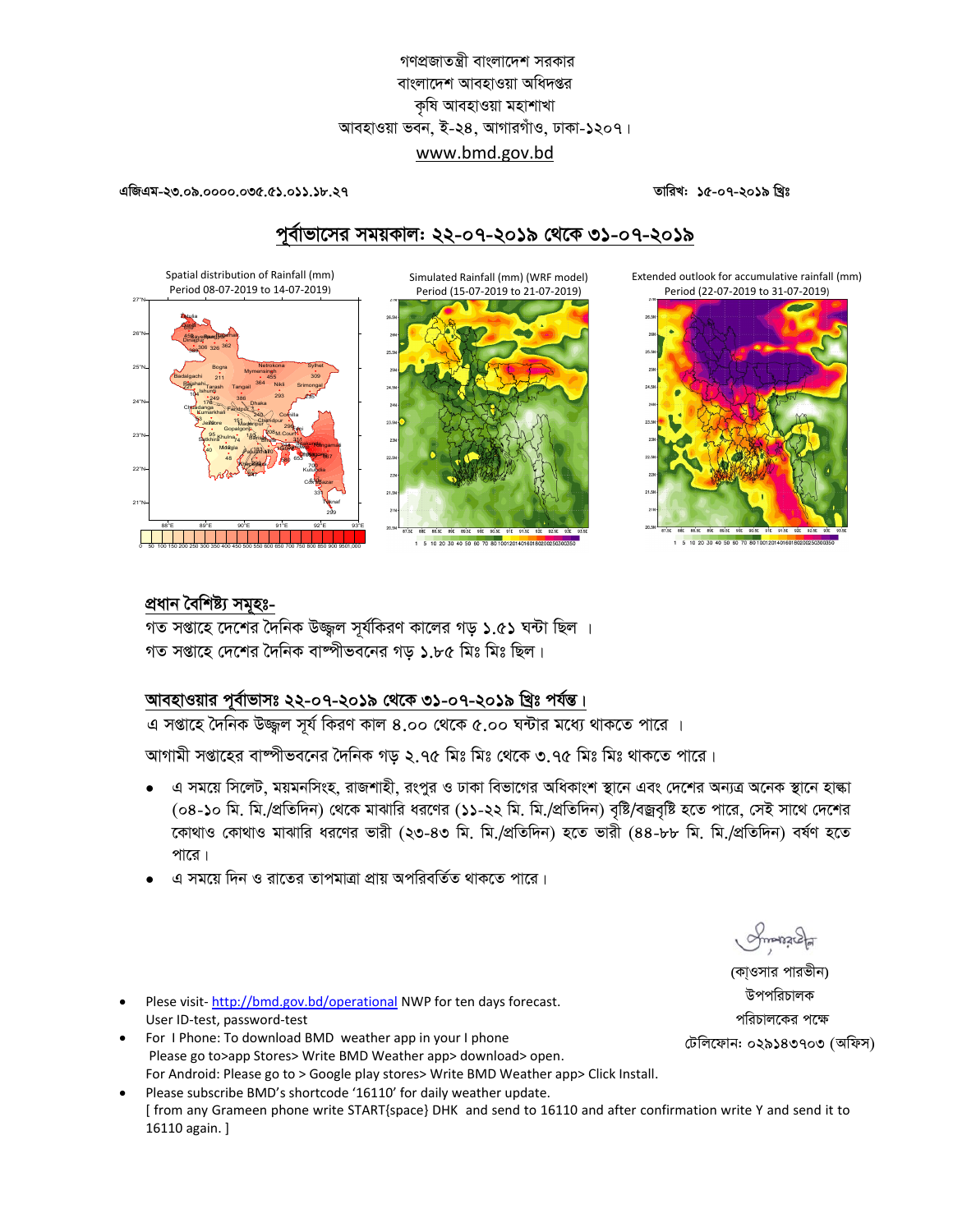#### <u> আবহাওয়া বিবরণী, সমূহ ০৮-০৭-২০১৯ থেকে ১৪-০৭-২০১৯</u>

| বিভাগ     | সর্বোচ্চ তাপমাত্রার পরিসর |                          |      |                | সৰ্বোচ্চ তাপমাত্ৰা<br>সেঃ |  |      |                    |                    | সর্বনিম্ন তাপমাত্রার পরিসর |                   | সৰ্বনিম্ন তাপমাত্ৰা °সেঃ |      |                |
|-----------|---------------------------|--------------------------|------|----------------|---------------------------|--|------|--------------------|--------------------|----------------------------|-------------------|--------------------------|------|----------------|
|           |                           |                          |      |                |                           |  |      |                    | ৺সেঃ               |                            |                   |                          |      |                |
| ঢাকা      | ২৭.০                      |                          |      | ৩৪.২ ° সেঃ     | ঢাকা                      |  | ৩৪.২ |                    | $^\circ$ সেঃ২২.৫   | ২৮.২                       | $^{\circ}$ সেঃ    | টাঙ্গাইল                 | ২২.৫ | $^{\circ}$ সেঃ |
| ময়মনসিংহ | ২৭.৫                      |                          | 0.8c | $^{\circ}$ সেঃ | ময়মনসিংহ                 |  | 08.0 |                    | সেঃ২৩.৮            | ২৭.৩                       | ۰<br>সেঃ          | ময়মনসিংহ                | ২৩.৮ | $^{\circ}$ সেঃ |
| চউগ্ৰাম   | ২৫.০                      |                          | ৩২.৬ | $^{\circ}$ সেঃ | চাদপর                     |  | ৩২.৬ | $^{\circ}$ সেঃ২৩.০ |                    | ২৭.১                       | $^{\circ}$ সেঃ    | রাসামাটি                 | ২৩.০ | $^{\circ}$ সেঃ |
| সিলেট     | ২৭.০                      |                          | ৩১.৬ | $^{\circ}$ সেঃ | শ্ৰীমঙ্গল                 |  | ৩১.৬ |                    | $^{\circ}$ সেঃ২৩.৮ | ২৬.৪                       | $^{\circ}$ সেঃ    | শ্ৰীমঙ্গল                | ২৩.৮ | $^{\circ}$ সেঃ |
| রাজশাহী   | ೦೦.೦                      |                          | ৩৫.০ | $^{\circ}$ সেঃ | ঈশ্বরদী                   |  | ৩৫.০ | $^{\circ}$         | সেঃ২৪.৩            | ২৮.৬                       | $^{\circ}$ সেঃ    | বদলগাছী                  | 28.0 | $^{\circ}$ সেঃ |
| রংপুর     | ২৬.২                      |                          | ৩৩.১ | $^{\circ}$ সেঃ | দিনাজপুর                  |  | ৩৩.১ | $^{\circ}$ সেঃ২৩.৭ |                    | ২৬.৪                       | $^{\circ}$<br>সেঃ | ভেঁতলিয়া                | ২৩.৭ | $^{\circ}$ সেঃ |
| খুলনা     | ৩১.০                      |                          | ৩৭.০ | $^{\circ}$ সেঃ | যশোর                      |  | 09.0 |                    | সেঃ২৩.৮            | ২৮.৭                       | ۰<br>সেঃ          | মংলা                     | ২৩.৮ | $^{\circ}$ সেঃ |
| বরিশাল    | ২৯.০                      | $\overline{\phantom{0}}$ |      | ৩৪.৫ ° সেঃ     | পটয়াখালী                 |  | 98.C | $^{\circ}$ সেঃ২২.৮ |                    | ২৭.৬                       | $^{\circ}$ সেঃ    | ভোলা                     | ২২.৮ | $^{\circ}$ সেঃ |

## <u>বৃষ্টিপাত বিশ্লেষন এবং স্বাভাবিক তাপমাত্রা</u>

| বিভাগেৰাম | স্টেশ <b>লে</b> ৰাম | মোট             |               | স্বাভাবিৰ বিছ্যুষ্ঠি⁄) | মোট                                 | সৰ্বোচ্চাড়   | সৰ্বোনিম্ন      | গড়সৰ্বোষ্ক   | গড                   | সৰ্বনিম্ন           | সৰ্বনিম্ন      |
|-----------|---------------------|-----------------|---------------|------------------------|-------------------------------------|---------------|-----------------|---------------|----------------------|---------------------|----------------|
|           |                     | রষ্টিপাত        | রূষ্টিপাত     |                        | <b>র্</b> ষ্টি <b>শাতে</b> :<br>দিন | আৰ্দ্ৰতা      |                 |               | তাপমাত্ৰা ম্বভাবিক   | গড                  | ষাভাবিব        |
|           |                     | (মিঃমিঃ         | (মিঃমিঃ       |                        |                                     | (%)           | আৰ্দ্ৰতা<br>(%) | (ডিগ্রীস)     | তাপমাত্রা<br>(ডিগ্ৰী | তাপমাত্র<br>(ডিগ্ৰী | গড<br>তাপমাচ্য |
|           |                     |                 |               |                        |                                     |               |                 |               | সে)                  | সে)                 | ডিগ্ৰীস)       |
| ঢাকা      | ঢাকা                | -80             | 502           | soc                    | o٩                                  | ಂನು           | 9 <sub>b</sub>  | 05.5          | ي دن                 | ২৬৩                 | ২৬৩            |
|           | করিদপুর             | ১৫১             | ৮৩            | ৮২                     | o٩                                  | ಂಎ੧           | ዓ৫              | ৩೨.೦          | ৩১.৫                 | ২৫.৬                | ২৫.৯           |
|           | মাদারীপুর           | ১১০             | ನ್ನು          | sa                     | $\circ$ 8                           | ಂನು           | OPO             | ৩১.৮          | ৩১.৯                 | ২৬০                 | ২৫.৮           |
|           | নিকলী               | ುನಿ             | $*$           | ***                    | o٩                                  | $\frac{1}{2}$ | $\frac{1}{2}$   | $\frac{1}{2}$ | $+ +$                | $\frac{1}{2}$       | $+ \times$     |
|           | টাঙ্গাইল            | ৩৮৬             | bc            | ৩৮৩                    | o٩                                  | $\frac{1}{2}$ | $\frac{1}{2}$   | $\frac{1}{2}$ | ی دی                 | $\frac{1}{2}$       | ২৬০            |
|           | গোপালগঞ্জ           | O <sub>98</sub> | ojeci         | stesteste              | 08                                  | ০৯৫           | O9Q             | ৩২৪           | $*$                  | ০২৬                 | $\frac{1}{2}$  |
| ময়মনসিংহ | ময়মনসিংহ           | OB              | ১০৭           | ২৪০                    | о۹                                  | ಂನು           | ob8             | ৩১.২          | ৩০.৭                 | ২৫.৬                | ২৬০            |
|           | নেত্ৰকোনা           | 800             | $\frac{1}{2}$ | sjesjesje              | o٩                                  | ಂಎ੧           | ০৮৬             | ২৯.৭          | $*$                  | ২৪.৮                | $\frac{1}{2}$  |
| টক্রিয়াম | <u>চউ</u> গ্রাম     | 900             | 598           | ৩০২                    | o٩                                  | $\frac{1}{2}$ | $\frac{1}{2}$   | ০২৯           | ৩১.১                 | ০২৫                 | ২৫.২           |
|           | সীতাকুন্ড           | ১০৫৩            | ১৭৯           | 8 <sub>ob</sub>        | o٩                                  | ంస్థ          | $_{\rm{obb}}$   | ০২৯           | ৩০.৫                 | ০২৫                 | ২৫.৩           |
|           | রাঙ্গামাটি          | ৬৬৭             | 588           | ುು                     | o٩                                  | 500           | ಹ               | ২৭৫           | ৩১.১                 | 58.8                | ২৪.৯           |
|           | কক্সবাজার           | ಲು              | -83           | ৩৭                     | о۹                                  | ಂಎ੧           | ৮৯              | ৩০.৭          | ৩০.৬                 | ২৫.৫                | ২৫.২           |
|           | টেকনাফ              | ২৯৯             | ২೨೬           | ২৭                     | ০৬                                  | $\frac{1}{2}$ | abc c           | $\frac{1}{2}$ | ৩೦.೦                 | $\frac{1}{2}$       | ২৫.১           |
|           | হাতিয়া             | Cbo             | ১৮৯           | ২০৭                    | o٩                                  | $\frac{1}{2}$ | $\frac{1}{2}$   | $\frac{1}{2}$ | ২৯৯                  | $\frac{1}{2}$       | $\propto 8$    |
|           | সন্দ্বীপ            | ৬৫৩             | ২৩১           | 598                    | о۹                                  | 500           | ০৯২             | ০২৯           | ು.                   | ০২৫                 | ২৫.৪           |
|           | কুতুবদীয়া          | టం              | 590           | ২৫৯                    | ০৬                                  | abc c         | ojenje          | $2\pi$        | ು.                   | $*$                 | $\propto 8$    |
|           | ফেনী                | ৩১১             | نتلا          | ನಿ೦                    | ०१                                  | ంపు           | ৮৯              | ২৮.৩          | లం.8                 | ২৫.০                | ২৫.২           |
|           | মাইজদীকাৰ্ট         | ২88             | <b>SGb</b>    | 48                     | o٩                                  | $\frac{1}{2}$ | $\frac{1}{2}$   | $\frac{1}{2}$ | $\infty$             | $\pm 1$             | ২৫.৮           |
|           | চাঁদপুর             | ২০৮             | č,            | 508                    | o٩                                  | ಂನು           | ৮৫              | ৩০.৬          | ৩১.৫                 | ২৫.৮                | ২৫.৯           |
|           | কুমিল্লা            | ২৯৬             | ∍دد           | ১৫৩                    | o٩                                  | ಂಎ੧           | ০৮৭             | ২৯.০          | ৩১.০                 | $\propto$ 8         | $\propto 8$    |
| সিলেট     | সিলেট               | ಲಂ              | ১৬৭           | ৮৫                     | о۹                                  | ೦ನಾ           | ০৯২             | ০২৯           | ৩১.৩                 | ০২৫                 | ২৫.২           |
|           | শ্ৰীমঙ্গল           | ২০৫             | 9b            | ২০১                    | o٩                                  | $*$           | rich            | ২৯৬           | دجی                  | ০২৫                 | ২৫.১           |
| ৰাজশাহী   | রাজশাহী             | 508             | 9b            | ಀಀ                     | ০৬                                  | ంపు           | 90              | ಲಾರ್          | ಲು                   | ২৫.৯                | ২৫.৯           |
|           | বগুডা               | ২১১             | ৯৫            | جڊد                    | o٩                                  | ಂಎ੧           | ৬৯              | ৩১.৫          | ৩১.৯                 | ২৫.৮                | ২৬২            |
|           | ঈশ্বরদী             | ১৭৮             | ٩Ŀ            | 508                    | o٩                                  | ಂಎ੧           | oУb             | ৩৩.৭          | دجی                  | ২৫.৯                | <b>20.0</b>    |
|           | বদলগাছী             | ২২৭             | $\star$       | ***                    | ০৬                                  | 500           | ೧۹೮             | ৩১.৮          | $+$                  | ২৫.৬                | $\frac{1}{2}$  |
|           | তাডাশ               | ২৪৯             | $\star$       | ***                    | ο٩                                  | ಂಎ੧           | oYA             | ৩২.৪          | $+$                  | ২৬৫                 | $\frac{1}{2}$  |
| রংপুর     | রংপুর               | ৩২৬             | ১৩০           | ১৫১                    | o٩                                  | ಂಎ੧           | ৮৯              | ৩০.৯          | ৩১.৩                 | ২৫.৭                | ২৫.৯           |
|           | দিনাজপুর            | ৩৮৯             | ১২৫           | ২১১                    | ০৬                                  | ಂಎ੧           | ৮১              | ৩০.৬          | ی دی                 | ২৫.৭                | <b>20.0</b>    |
|           | সৈয়দপুর            | ৩০৬             | $\star$       | ***                    | ०१                                  | ಂನು           | ০৮২             | ৩০.৭          | $+ +$                | ০২৬                 | $\frac{1}{2}$  |
|           | রাজারহাট            | ৩৬২             | **            | ***                    | o٩                                  | $*$           | abc c           | $\frac{1}{2}$ | $*$                  | abc c               | $\frac{1}{2}$  |
|           | ভেতুলিয়া           | ৬৫৯             | $*$           | ***                    | o٩                                  | $*$           | $\frac{1}{2}$   | $\frac{1}{2}$ | $*$                  | $\frac{1}{2}$       | $\frac{1}{2}$  |
|           | ডিমলা               | $8$ රික         | $+ +$         | ***                    | o٩                                  | ಂಎ੧           | ०৮৭             | ২৯০           | $**$                 | ০২৫                 | $*$            |
| भूलना     | খুলনা               | ১১২             | ৯১            | ২৩                     | $\infty$                            | ০৯২           | ૦ષ્ટ            | 5.8           | ುುಂ                  | ২৭৩                 | ২৬২            |
|           | মংলা                | o8b             | ×             | ricricric              | ∝                                   | ಂನು           | ০৭৬             | ಯಿ            | rich                 | ०२१                 | $\frac{1}{2}$  |
|           | যশোর                | ০৯৫             | 99            | ২৩                     | œ                                   | ಂಎಂ           | ০৬৬             | 08.5          | ৩২৫                  | ২৭২                 | ২৬০            |
|           | চুয়াডাঙ্গা         | ০৫৩             | ৮৯            | -80                    | 08                                  | ಂನು           | 90              | ৩৪.২          | ৩২.৮                 | ২৬২                 | 25             |
|           | সাতক্ষীরা           | 080             | ٩٤            | -89                    | ು                                   | ಂಎ੧           | ०৫৭             | 08.0          | ುು                   | ২৭৮                 | ২৬৩            |
|           | কুমারখালী           | OPO             | $+1$          | ***                    | ০৬                                  | $\pm 1$       | $\pm 1$         | $\pm 1$       | **                   | $\pm 1$             | $+ +$          |
| বরিশাল    | বরিশাল              | ১৮৩             | ৯৬            | ৯১                     | o٩                                  | ಂನು           | ৮৩              | ৩১.১          | లు.-                 | ২৬০                 | 43             |
|           | ভোলা                | 590             | 502           | ৬৭                     | o٩                                  |               |                 |               | $\infty$             |                     | ২৫.৭           |
|           | পটুয়াথালী          | ುನ              | ১০৫           | ১৭৯                    | ০৬                                  | ০৯৯           | $_{\rm{obs}}$   | $\infty$      | ৩১.১                 | ০২৫                 | ২৫.৯           |
|           | খেপুপাড়া           | ২৪৭             | ১৩৮           | ዓ৯                     | o٩                                  | ಂಎ੧           | ৮৭              | $\infty.8$    | ৩০.৭                 | ২৬১                 | ২৬০            |

N.B .Analyses contained in this bulletin are based on preliminary \* un-checked data. \*\* Data not received. \*\*\*